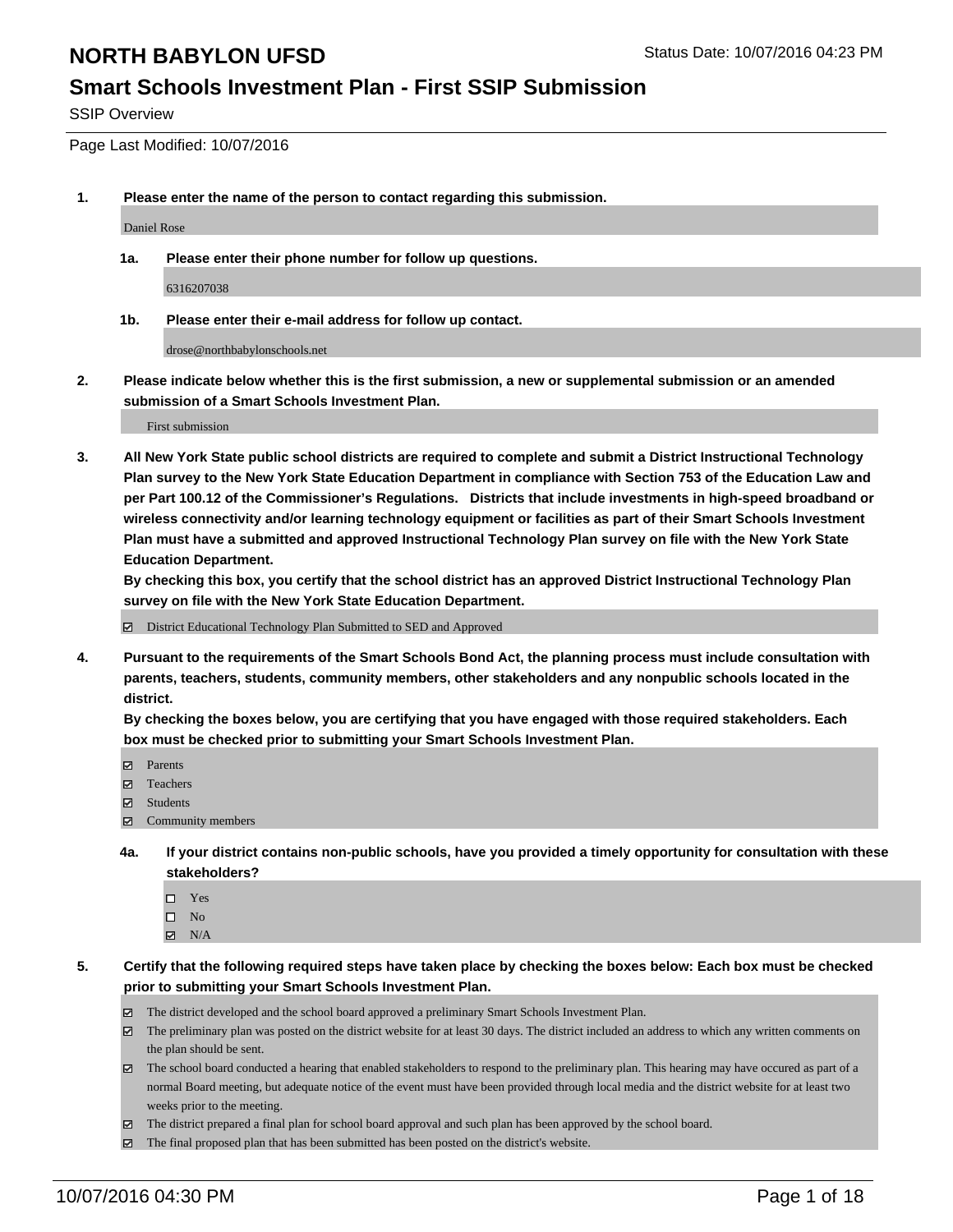## **Smart Schools Investment Plan - First SSIP Submission**

SSIP Overview

Page Last Modified: 10/07/2016

**5a. Please upload the proposed Smart Schools Investment Plan (SSIP) that was posted on the district's website, along with any supporting materials. Note that this should be different than your recently submitted Educational Technology Survey. The Final SSIP, as approved by the School Board, should also be posted on the website and remain there during the course of the projects contained therein.**

SSIP 5-31-16.pdf

**6. Please enter an estimate of the total number of students and staff that will benefit from this Smart Schools Investment Plan based on the cumulative projects submitted to date.**

4,800

- **7. An LEA/School District may partner with one or more other LEA/School Districts to form a consortium to pool Smart Schools Bond Act funds for a project that meets all other Smart School Bond Act requirements. Each school district participating in the consortium will need to file an approved Smart Schools Investment Plan for the project and submit a signed Memorandum of Understanding that sets forth the details of the consortium including the roles of each respective district.**
	- $\Box$  The district plans to participate in a consortium to partner with other school district(s) to implement a Smart Schools project.
- **8. Please enter the name and 6-digit SED Code for each LEA/School District participating in the Consortium.**

| Partner LEA/District | <b>ISED BEDS Code</b> |
|----------------------|-----------------------|
| (No Response)        | (No Response)         |

**9. Please upload a signed Memorandum of Understanding with all of the participating Consortium partners.**

(No Response)

#### **10. Your district's Smart Schools Bond Act Allocation is:**

\$4,086,597

**11. Enter the budget sub-allocations by category that you are submitting for approval at this time. If you are not budgeting SSBA funds for a category, please enter 0 (zero.) If the value entered is \$0, you will not be required to complete that survey question.**

|                                       | Sub-<br>Allocations |
|---------------------------------------|---------------------|
| <b>School Connectivity</b>            | 1,116,464           |
| Connectivity Projects for Communities | $\Omega$            |
| Classroom Technology                  | 1,888,050           |
| Pre-Kindergarten Classrooms           | $\Omega$            |
| Replace Transportable Classrooms      | $\Omega$            |
| <b>High-Tech Security Features</b>    | $\Omega$            |
| Totals:                               | 3,004,514           |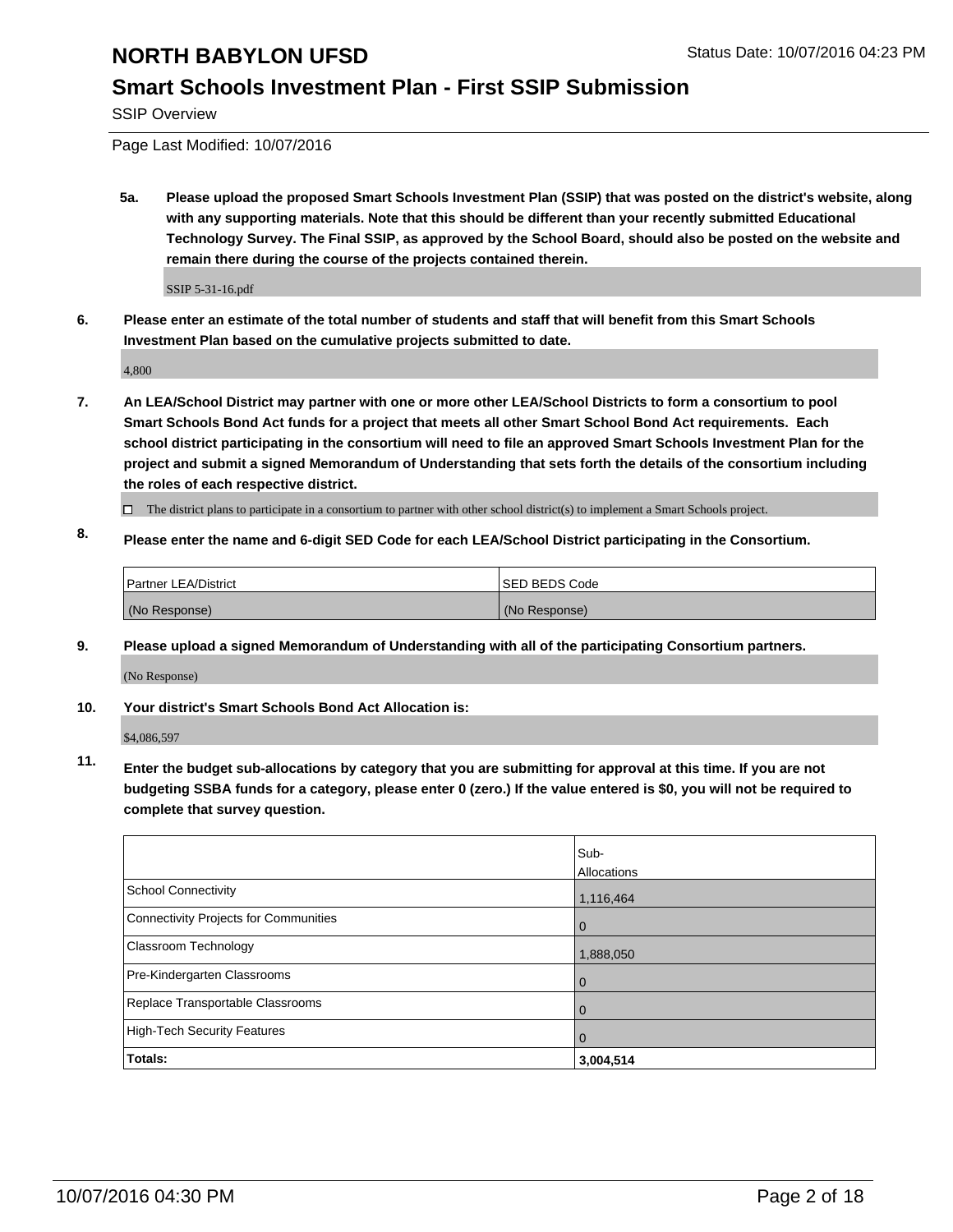#### **Smart Schools Investment Plan - First SSIP Submission**

School Connectivity

Page Last Modified: 10/06/2016

- **1. In order for students and faculty to receive the maximum benefit from the technology made available under the Smart Schools Bond Act, their school buildings must possess sufficient connectivity infrastructure to ensure that devices can be used during the school day. Smart Schools Investment Plans must demonstrate that:**
	- **sufficient infrastructure that meets the Federal Communications Commission's 100 Mbps per 1,000 students standard currently exists in the buildings where new devices will be deployed, or**
	- **is a planned use of a portion of Smart Schools Bond Act funds, or**
	- **is under development through another funding source.**

**Smart Schools Bond Act funds used for technology infrastructure or classroom technology investments must increase the number of school buildings that meet or exceed the minimum speed standard of 100 Mbps per 1,000 students and staff within 12 months. This standard may be met on either a contracted 24/7 firm service or a "burstable" capability. If the standard is met under the burstable criteria, it must be:**

**1. Specifically codified in a service contract with a provider, and**

**2. Guaranteed to be available to all students and devices as needed, particularly during periods of high demand, such as computer-based testing (CBT) periods.**

**Please describe how your district already meets or is planning to meet this standard within 12 months of plan submission.**

At present time the District has 300 Mbps of bandwidth. In order to meet the 100 Mbps per 1000 students the District would need to increase that connection speed to 500 Mbps. With the network infrastructure upgrades being proposed as part of the Smart Schools Grant, the equipment will be able to handle the increase in bandwidth from 300 Mbps to 500 Mbps that will get the District in compliance with the 100 Mbps per 1000 students requirement.

- **1a. If a district believes that it will be impossible to meet this standard within 12 months, it may apply for a waiver of this requirement, as described on the Smart Schools website. The waiver must be filed and approved by SED prior to submitting this survey.**
	- $\Box$  By checking this box, you are certifying that the school district has an approved waiver of this requirement on file with the New York State Education Department.

#### **2. Connectivity Speed Calculator (Required)**

|                  | l Number of<br>Students | Multiply by<br>100 Kbps | Divide by 1000 Current Speed<br>lto Convert to<br>Reauired<br>Speed in Mb | lin Mb | Expected<br>Speed to be<br>Attained Within   Required<br>12 Months | <b>Expected Date</b><br>lWhen<br>Speed Will be<br><b>Met</b> |
|------------------|-------------------------|-------------------------|---------------------------------------------------------------------------|--------|--------------------------------------------------------------------|--------------------------------------------------------------|
| Calculated Speed | 4.800                   | 480,000                 | 480                                                                       | 300    | 500                                                                | 1/1/2017                                                     |

#### **3. Describe how you intend to use Smart Schools Bond Act funds for high-speed broadband and/or wireless connectivity projects in school buildings.**

**As the District looks to add more and more devices that will need to be able to connect wirelessly, the District's infrastructure requires a number of upgrades. Every network switch will be replaced and made uniform, fiber connections will be made between closets in the elementary schools, and additional wireless access points will be added so that every classroom in the District has a dedicated wireless access point.**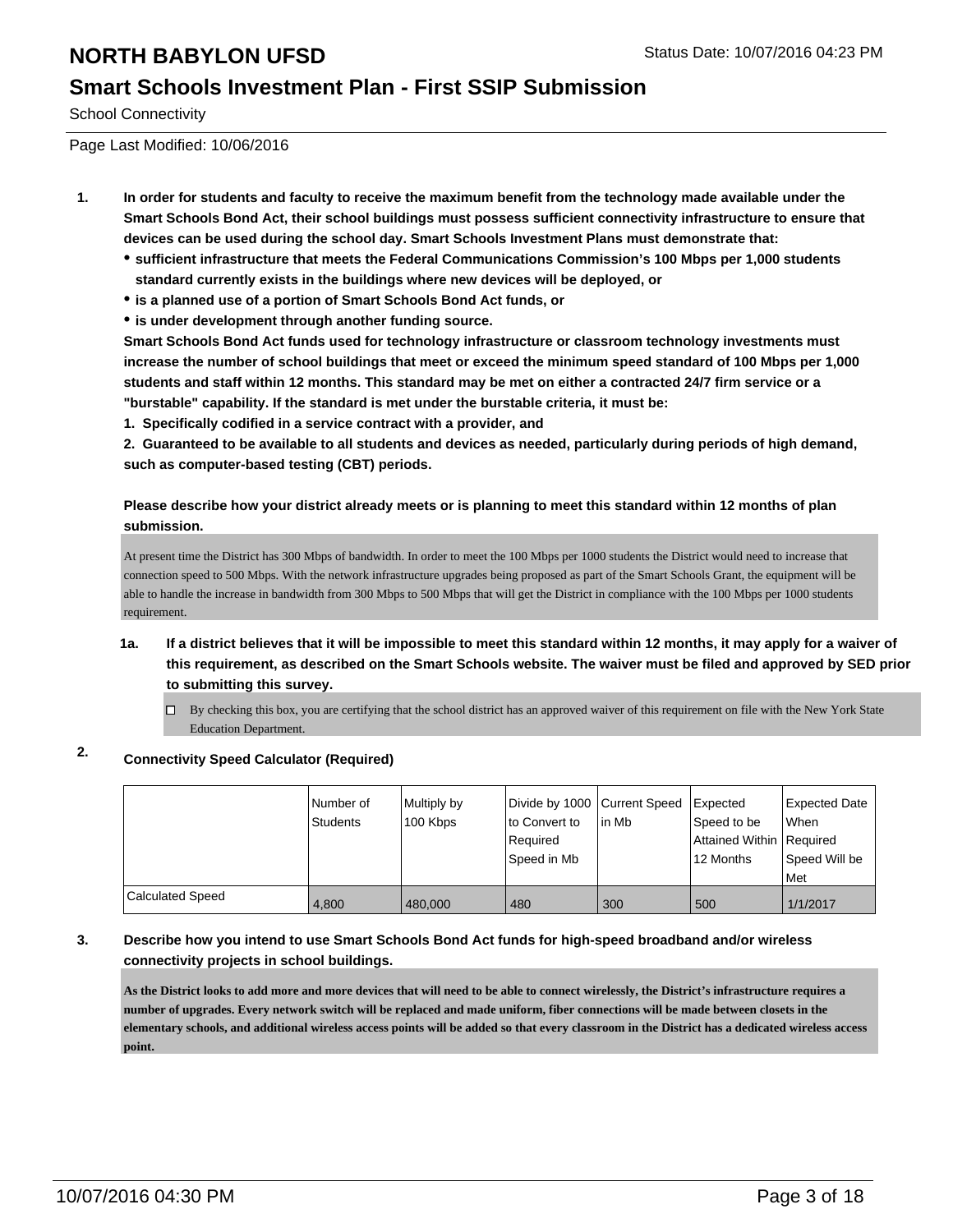#### **Smart Schools Investment Plan - First SSIP Submission**

School Connectivity

Page Last Modified: 10/06/2016

**4. Describe the linkage between the district's District Instructional Technology Plan and the proposed projects. (There should be a link between your response to this question and your response to Question 1 in Part E. Curriculum and Instruction "What are the district's plans to use digital connectivity and technology to improve teaching and learning?)**

**The North Babylon School District strives to provide our students with digital content that is interactive and content rich. The District has a wide range of instructional materials that are delivered electronically. The advantage to digital content is that it is interactive and engaging to students and the materials are constantly updated to meet the latest standards. By improving the infrastructure in the District, we will be able to add devices that will have reliable connections ensuring a positive experience for both our students and staff. The addition of interactive flat panels will give our teachers an additional classroom tool that will improve the delivery of electronic learning materials. Reliable connections will allow for the integration of electronic remediation tools that offer improvement tracking and constantly updated digital and interactive resources. The updated infrastructure will also allow for better access to Google Apps for Education which is being utilized throughout the District to provide students and teachers with collaborative tools.**

**5. If the district wishes to have students and staff access the Internet from wireless devices within the school building, or in close proximity to it, it must first ensure that it has a robust Wi-Fi network in place that has sufficient bandwidth to meet user demand.**

**Please describe how you have quantified this demand and how you plan to meet this demand.**

**The District currently has 300 Cisco wireless access points throughout the District. The bandwidth was increased from 100 Mbps to 300 Mbps. At the present time there are approximately 1,200 Chromebooks deployed throughout the District. The Chromebooks are able to connect to the network wirelessly with little to no issues.**

**6. As indicated on Page 5 of the guidance, the Office of Facilities Planning will have to conduct a preliminary review of all capital projects, including connectivity projects.**

**Please indicate on a separate row each project number given to you by the Office of Facilities Planning.**

| Project Number        |  |
|-----------------------|--|
| 58-01-03-03-7-999-004 |  |

**7. Certain high-tech security and connectivity infrastructure projects may be eligible for an expedited review process as determined by the Office of Facilities Planning.**

**Was your project deemed eligible for streamlined review?**

No

**8. Include the name and license number of the architect or engineer of record.**

| <sup>1</sup> Name     | License Number |
|-----------------------|----------------|
| <b>BBS Architects</b> | 165141         |

**9. If you are submitting an allocation for School Connectivity complete this table. Note that the calculated Total at the bottom of the table must equal the Total allocation for this category that you entered in the SSIP Overview overall budget.**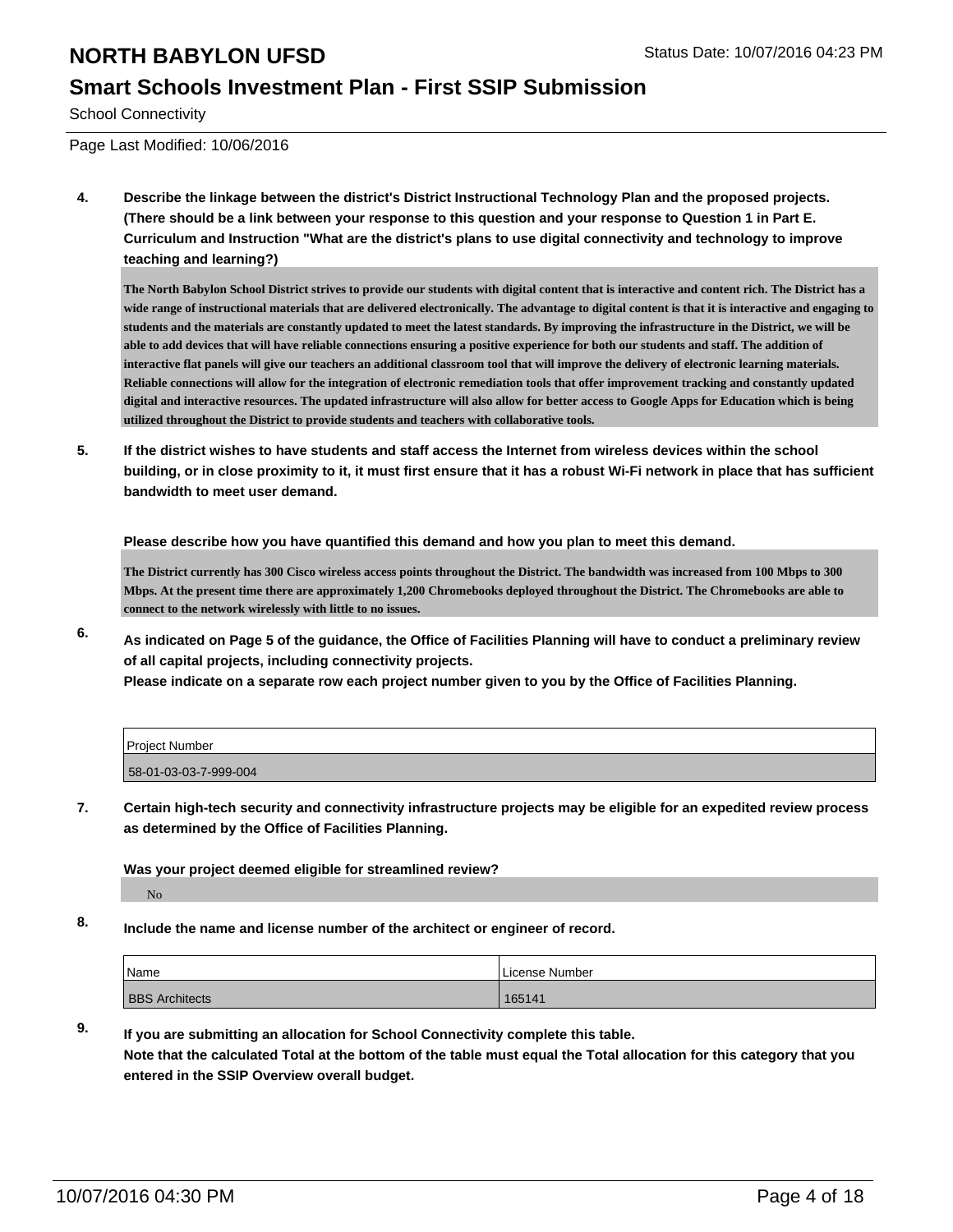## **Smart Schools Investment Plan - First SSIP Submission**

School Connectivity

Page Last Modified: 10/06/2016

|                                            | Sub-              |
|--------------------------------------------|-------------------|
|                                            | <b>Allocation</b> |
| Network/Access Costs                       | 704,577           |
| <b>Outside Plant Costs</b>                 | $\bf{0}$          |
| School Internal Connections and Components | 185,876           |
| Professional Services                      | 162,630           |
| Testing                                    | 0                 |
| <b>Other Upfront Costs</b>                 | 0                 |
| <b>Other Costs</b>                         | 63,381            |
| Totals:                                    | 1,116,464         |

**10. Please detail the type, quantity, per unit cost and total cost of the eligible items under each sub-category. This is especially important for any expenditures listed under the "Other" category. All expenditures must be eligible for tax-exempt financing to be reimbursed through the SSBA. Sufficient detail must be provided so that we can verify this is the case. If you have any questions, please contact us directly through smartschools@nysed.gov. NOTE: Wireless Access Points should be included in this category, not under Classroom Educational Technology, except those that will be loaned/purchased for nonpublic schools.**

| Select the allowable expenditure<br>type. | Item to be purchased                                                     | Quantity    | Cost per Item | <b>Total Cost</b> |
|-------------------------------------------|--------------------------------------------------------------------------|-------------|---------------|-------------------|
| Repeat to add another item under          |                                                                          |             |               |                   |
| each type.                                |                                                                          |             |               |                   |
| <b>Network/Access Costs</b>               | Switches, UPS, SFP Modules                                               | 117         | 5,091         | 595,702           |
| <b>Professional Services</b>              | Installation and Configuration of<br>Switches, UPS, and SFP Modules      | 1           | 118,000       | 118,000           |
| Network/Access Costs                      | Wireless Upgrade Addition of 155<br>155<br><b>Wireless Access Points</b> |             |               | 74,555            |
| <b>Network/Access Costs</b>               | <b>ASA Firewall Appliance</b>                                            |             | 34,320        | 34,320            |
| <b>Connections/Components</b>             | Cabling                                                                  | 1           | 185,876       | 185,876           |
| <b>Professional Services</b>              | Installation and Configuration of 155<br><b>Wireless Access Points</b>   | $\mathbf 1$ | 14,245        | 14,245            |
| <b>Other Costs</b>                        | Licensing for Wireless Access Points                                     | 1           | 29,485        | 29,485            |
| <b>Professional Services</b>              | Installation and Configuration of<br>Firewall                            | 1           | 12,765        | 12,765            |
| <b>Other Costs</b>                        | Licensing for Switches and Wireless<br>Management (ICE and Prime)        | $\mathbf 1$ | 33.896        | 33,896            |
| <b>Professional Services</b>              | Installation of ICE and Prime Licenses                                   |             | 17,620        | 17,620            |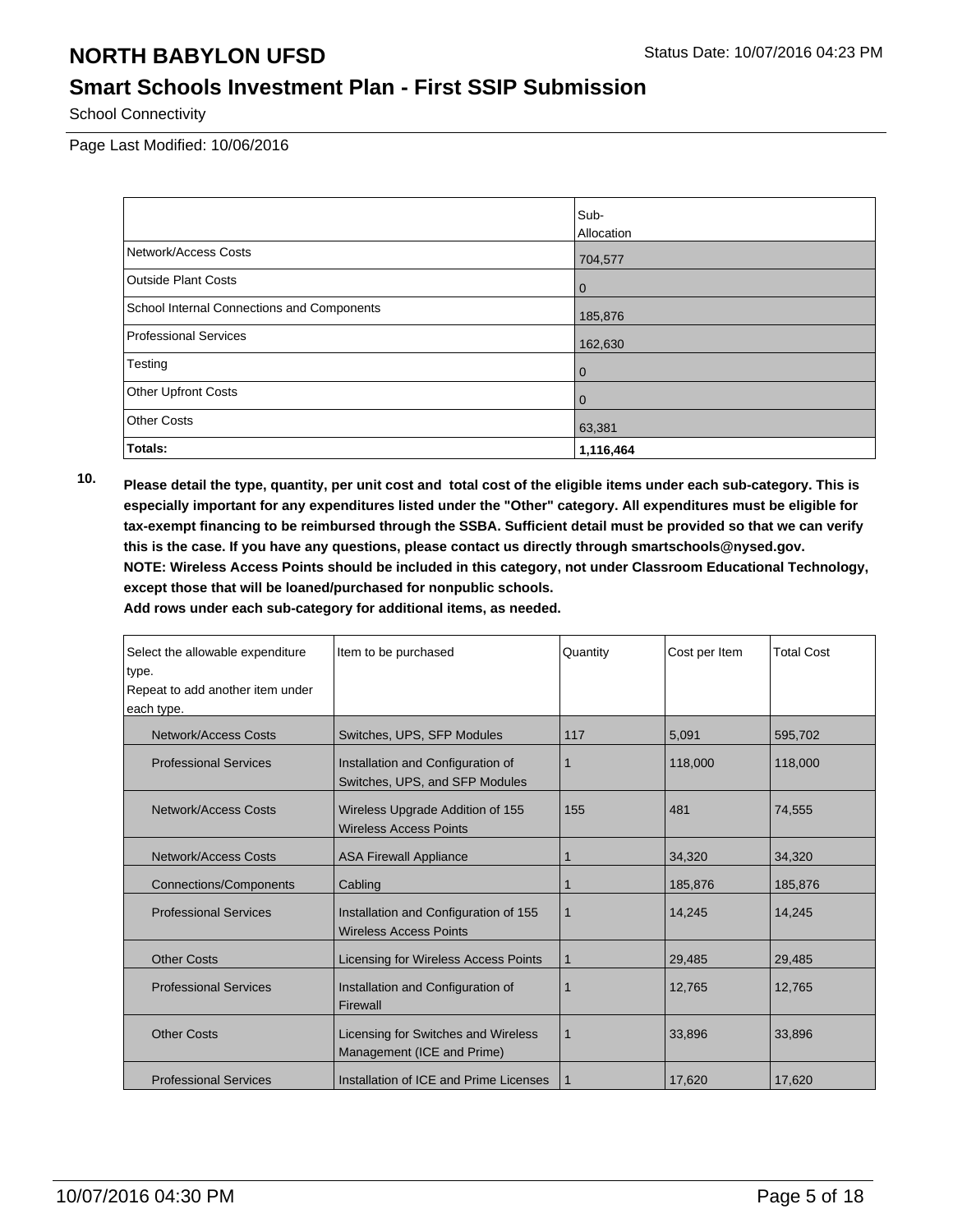#### **Smart Schools Investment Plan - First SSIP Submission**

Community Connectivity (Broadband and Wireless)

Page Last Modified: 04/01/2016

**1. Describe how you intend to use Smart Schools Bond Act funds for high-speed broadband and/or wireless connectivity projects in the community.**

N/A

**2. Please describe how the proposed project(s) will promote student achievement and increase student and/or staff access to the Internet in a manner that enhances student learning and/or instruction outside of the school day and/or school building.**

N/A

**3. Community connectivity projects must comply with all the necessary local building codes and regulations (building and related permits are not required prior to plan submission).**

 $\boxtimes$  I certify that we will comply with all the necessary local building codes and regulations.

**4. Please describe the physical location of the proposed investment.**

N/A

**5. Please provide the initial list of partners participating in the Community Connectivity Broadband Project, along with their Federal Tax Identification (Employer Identification) number.**

| <b>Project Partners</b> | Federal ID#   |
|-------------------------|---------------|
| (No Response)           | (No Response) |

**6. If you are submitting an allocation for Community Connectivity, complete this table. Note that the calculated Total at the bottom of the table must equal the Total allocation for this category that you entered in the SSIP Overview overall budget.**

|                                    | Sub-Allocation |
|------------------------------------|----------------|
| Network/Access Costs               | (No Response)  |
| Outside Plant Costs                | (No Response)  |
| Tower Costs                        | (No Response)  |
| <b>Customer Premises Equipment</b> | (No Response)  |
| Professional Services              | (No Response)  |
| Testing                            | (No Response)  |
| Other Upfront Costs                | (No Response)  |
| Other Costs                        | (No Response)  |
| Totals:                            | 0              |

**7. Please detail the type, quantity, per unit cost and total cost of the eligible items under each sub-category. This is especially important for any expenditures listed under the "Other" category. All expenditures must be capital-bond eligible to be reimbursed through the SSBA. If you have any questions, please contact us directly through smartschools@nysed.gov.**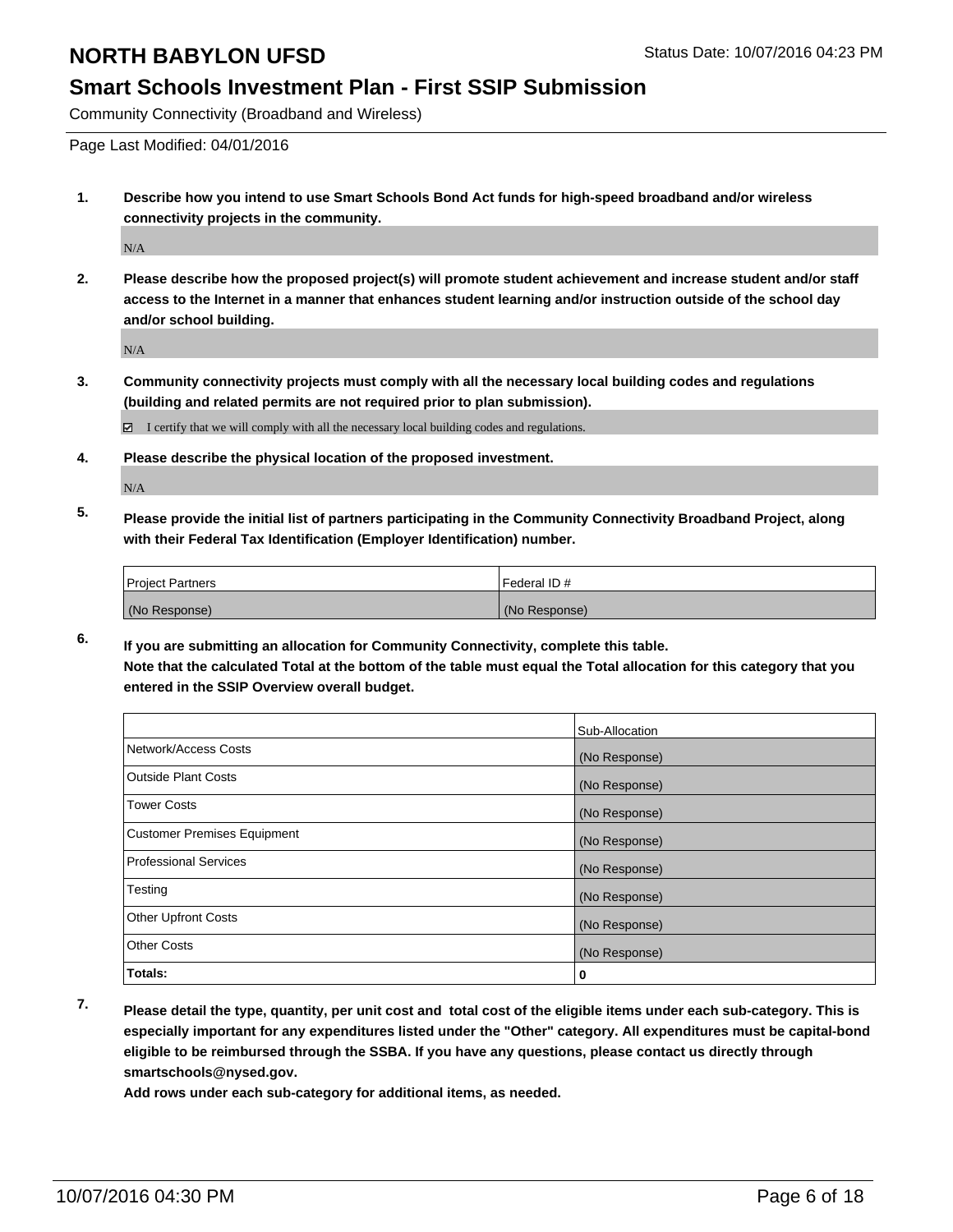# **Smart Schools Investment Plan - First SSIP Submission**

Community Connectivity (Broadband and Wireless)

Page Last Modified: 04/01/2016

| Select the allowable expenditure | litem to be purchased | Quantity      | Cost per Item | <b>Total Cost</b> |
|----------------------------------|-----------------------|---------------|---------------|-------------------|
| type.                            |                       |               |               |                   |
| Repeat to add another item under |                       |               |               |                   |
| each type.                       |                       |               |               |                   |
| (No Response)                    | (No Response)         | (No Response) | (No Response) | (No Response)     |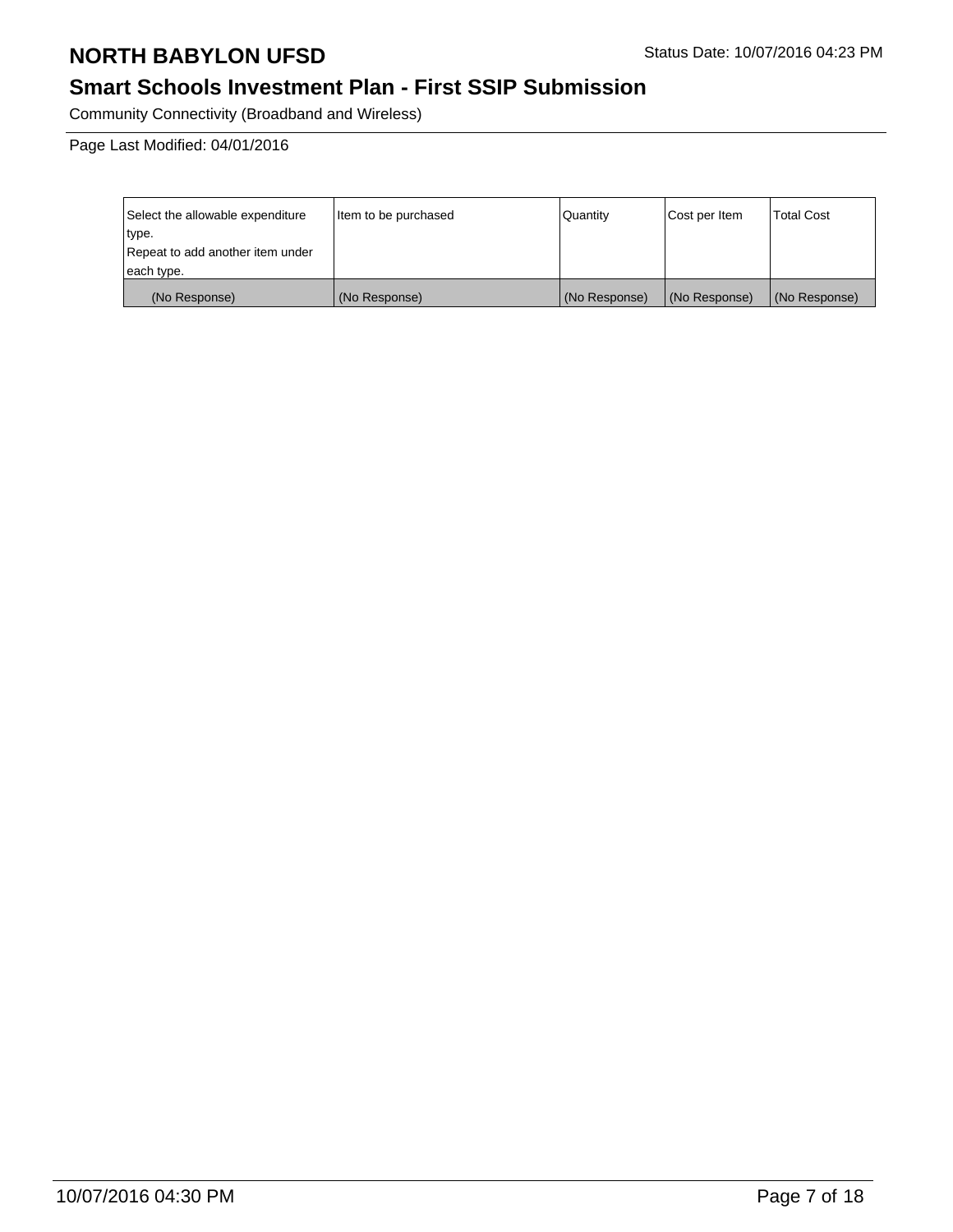#### **Smart Schools Investment Plan - First SSIP Submission**

Classroom Learning Technology

Page Last Modified: 10/05/2016

**1. In order for students and faculty to receive the maximum benefit from the technology made available under the Smart Schools Bond Act, their school buildings must possess sufficient connectivity infrastructure to ensure that devices can be used during the school day. Smart Schools Investment Plans must demonstrate that sufficient infrastructure that meets the Federal Communications Commission's 100 Mbps per 1,000 students standard currently exists in the buildings where new devices will be deployed, or is a planned use of a portion of Smart Schools Bond Act funds, or is under development through another funding source.**

**Smart Schools Bond Act funds used for technology infrastructure or classroom technology investments must increase the number of school buildings that meet or exceed the minimum speed standard of 100 Mbps per 1,000 students and staff within 12 months. This standard may be met on either a contracted 24/7 firm service or a "burstable" capability. If the standard is met under the burstable criteria, it must be:**

**1. Specifically codified in a service contract with a provider, and**

**2. Guaranteed to be available to all students and devices as needed, particularly during periods of high demand, such as computer-based testing (CBT) periods.**

**Please describe how your district already meets or is planning to meet this standard within 12 months of plan submission.**

**At the present time the District has 300 Mbps of bandwidth. In order to meet the 100 Mbps per 1000 students mandate the District would need to increase the bandwidth to 500 Mbps. At the present time the network infrastructure is such that it cannot handle that much bandwidth. The goal of the connectivity portion of the SSIP is to improve the network infrastructure to handle an increase of bandwidth. Once the infrastructure project is complete the District will increase the bandwidth to 500 Mbps.**

- **1a. If a district believes that it will be impossible to meet this standard within 12 months, it may apply for a waiver of this requirement, as described on the Smart Schools website. The waiver must be filed and approved by SED prior to submitting this survey.**
	- $\Box$  By checking this box, you are certifying that the school district has an approved waiver of this requirement on file with the New York State Education Department.

**2. Connectivity Speed Calculator (Required)**

|                         | Number of<br>Students | Multiply by<br>100 Kbps | Divide by 1000 Current Speed<br>lto Convert to<br>Required<br>Speed in Mb | lin Mb | <b>I</b> Expected<br>Speed to be<br>Attained Within Required<br>12 Months | <b>Expected Date</b><br>When<br>l Speed Will be<br>Met |
|-------------------------|-----------------------|-------------------------|---------------------------------------------------------------------------|--------|---------------------------------------------------------------------------|--------------------------------------------------------|
| <b>Calculated Speed</b> | 4.800                 | 480,000                 | 480                                                                       | 300    | 500                                                                       | 1/1/2017                                               |

**3. If the district wishes to have students and staff access the Internet from wireless devices within the school building, or in close proximity to it, it must first ensure that it has a robust Wi-Fi network in place that has sufficient bandwidth to meet user demand.**

**Please describe how you have quantified this demand and how you plan to meet this demand.**

**The District currently has 300 Cisco wireless access points throughout the District. The bandwidth was increased from 100 Mbps to 300 Mbps. At the present time there are approximately 1,200 Chromebooks deployed throughout the District. The Chromebooks are able to connect to the network wirelessly with little to no issues.**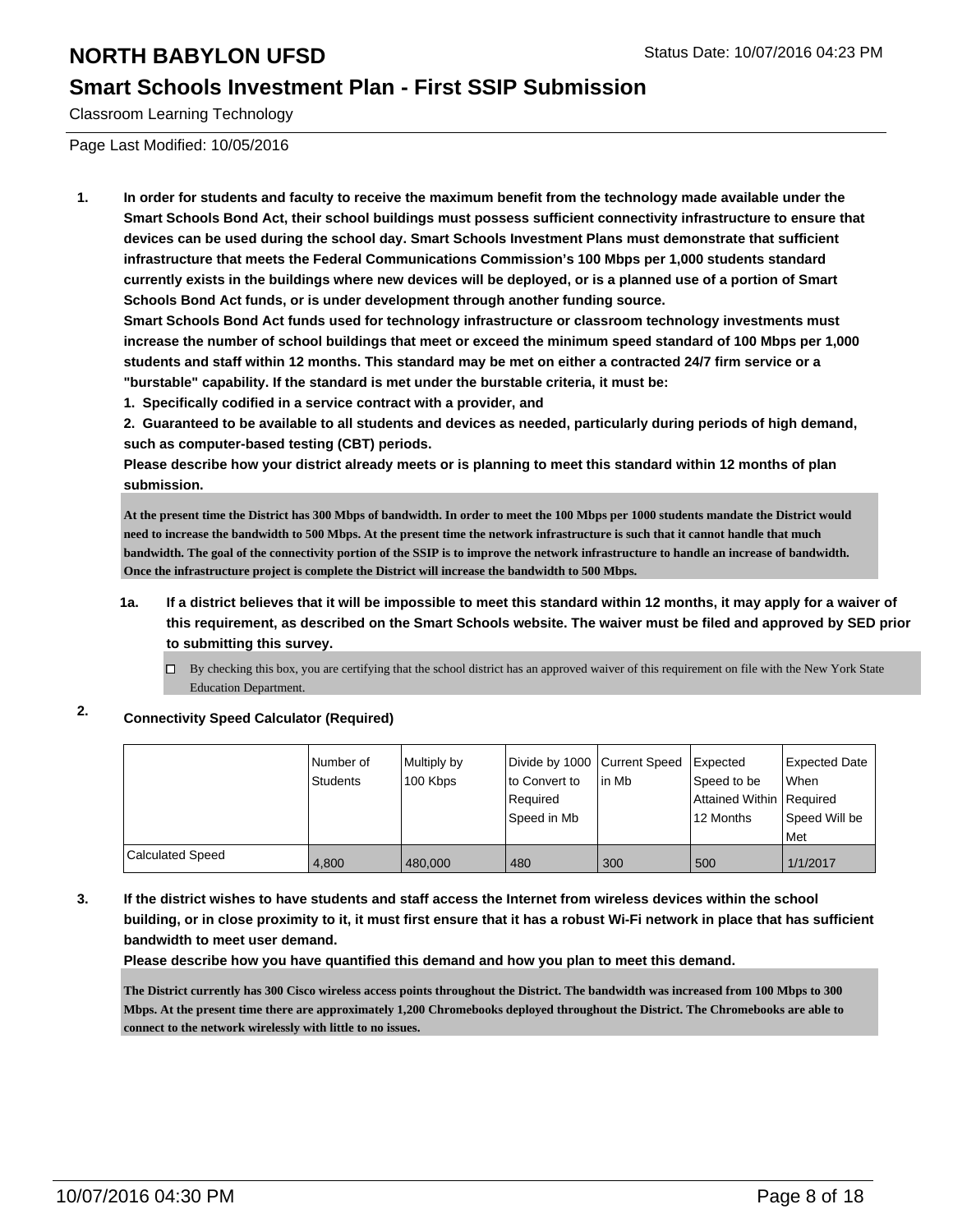#### **Smart Schools Investment Plan - First SSIP Submission**

Classroom Learning Technology

Page Last Modified: 10/05/2016

**4. All New York State public school districts are required to complete and submit an Instructional Technology Plan survey to the New York State Education Department in compliance with Section 753 of the Education Law and per Part 100.12 of the Commissioner's Regulations.**

**Districts that include educational technology purchases as part of their Smart Schools Investment Plan must have a submitted and approved Instructional Technology Plan survey on file with the New York State Education Department.**

- By checking this box, you are certifying that the school district has an approved Instructional Technology Plan survey on file with the New York State Education Department.
- **5. Describe the devices you intend to purchase and their compatibility with existing or planned platforms or systems. Specifically address the adequacy of each facility's electrical, HVAC and other infrastructure necessary to install and support the operation of the planned technology.**

**The District plans to purchase new classroom computers to replace the aging and existing fleet. The new classroom computers will ensure a faster and more reliable connections that will improve the delivery of electronic instructional materials. Additionally, interactive flat panels will be purchased and installed in every instructional space throughout the District. This purchase will eliminate the need for replacing an existing fleet of ceiling mounted projectors. All of the equipment being purchased is compatible with with our existing platforms. Our current electrical supply in the classrooms will be adequate to supply the power needed for the new computers, interactive flat panels, and document cameras.**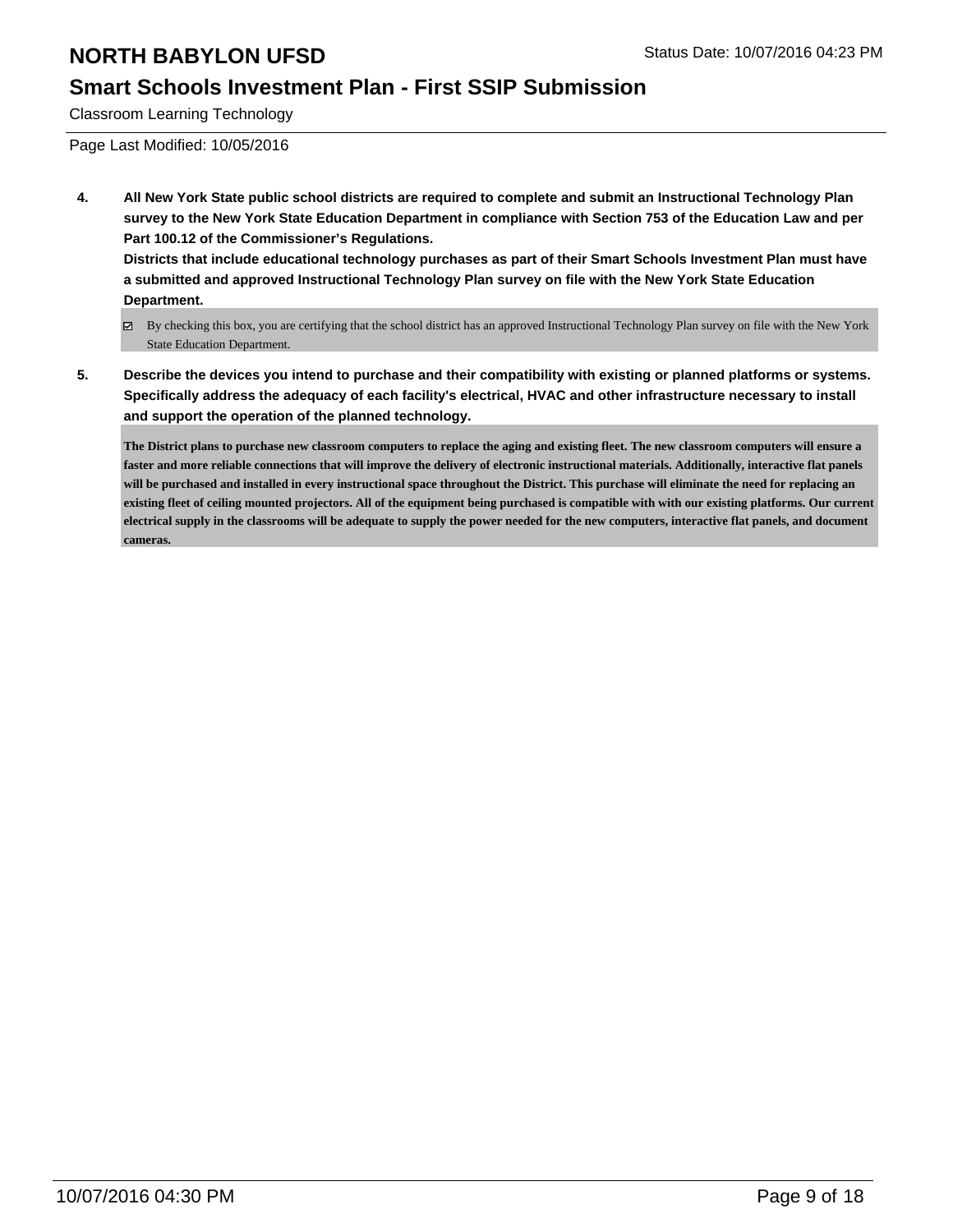### **Smart Schools Investment Plan - First SSIP Submission**

Classroom Learning Technology

Page Last Modified: 10/05/2016

- **6. Describe how the proposed technology purchases will:**
	- **> enhance differentiated instruction;**
	- **> expand student learning inside and outside the classroom;**
	- **> benefit students with disabilities and English language learners; and**
	- **> contribute to the reduction of other learning gaps that have been identified within the district.**

**The expectation is that districts will place a priority on addressing the needs of students who struggle to succeed in a rigorous curriculum. Responses in this section should specifically address this concern and align with the district's Instructional Technology Plan (in particular Question 2 of E. Curriculum and Instruction: "Does the district's instructional technology plan address the needs of students with disabilities to ensure equitable access to instruction, materials and assessments?" and Question 3 of the same section: "Does the district's instructional technology plan address the provision of assistive technology specifically for students with disabilities to ensure access to and participation in the general curriculum?"**

The focus of the first SSIP is to improve network connections so as we become more and more reliant on digital and interactive instructional materials for all of our students we will ensure that all of our devices connect and deliver a seamless and enriching experience for all of our students. Many of our special education classes rely heavily on technology to assist our special education students with the rigorous curriculum that needs to be covered. Many of our students utilize supplemental educational apps to assist them with understanding instructional materials. Additionally, other students utilize iPads as their sole communication method with their teachers and peers using the Pro Lo Quo application. Other instructional apps in use include Raz Kids, Brain Pop, Simplex Phonics, Meet the Vowels, Rainbow Sentences, Story Kit, and Sentence Builder.

Our ELL population in the District continues to grow. Our ELL teachers have made excellent use of technology in their instructional practices. During the current school year we have implemented iLit which a web based literacy software program used with our ELL students.

The District will continue to explore and implement supplemental instructional materials to assist all students. At the present time the District utilizes learning.com for technology literacy instruction, educationcity.com as supplemental instructional software, and readinga-z.com as an interactive reading program for elementary school students.

The District plans to implement a number of devices to improve teaching and learning. As part of the Smart School Bond, the District will be installing interactive flat panels into every instructional space in the District. The interactive flat panels will offer our students an interactive display that will be both engaging and interactive. The software package installed with the flat panels will assist our teachers in delivering instruction in a way that is interactive for all of our students.

With the implementation of Google Apps for Education, teachers now have the ability to assign and collect student work digitally through Google Classroom. In addition, with Google Drive, students have the ability to create a digital portfolio that will be accessible to them as long as they are North Babylon students.

The District will continue to explore and implement supplemental instructional materials to assist all students. At the present time the District utilizes learning.com for technology literacy instruction and readinga-z.com as an interactive reading program for elementary school students.

**7. Where appropriate, describe how the proposed technology purchases will enhance ongoing communication with parents and other stakeholders and help the district facilitate technology-based regional partnerships, including distance learning and other efforts.**

**The purchase of new computers and the improvement of connections and connection speeds will assist in having teachers be able to post information to their electronic gradebooks that get posted to our parent portal, to answer parent emails, and to post to their eBoards.**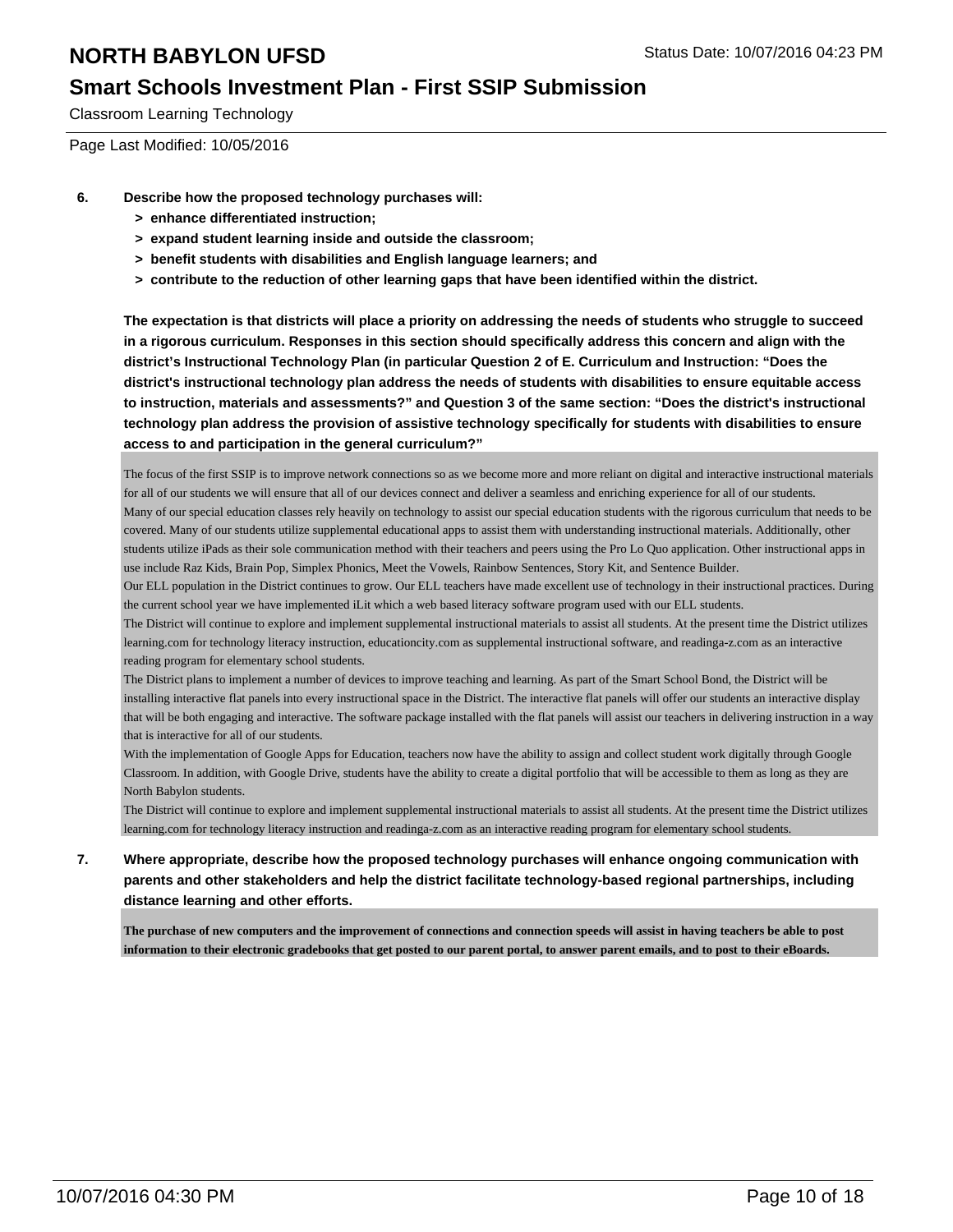#### **Smart Schools Investment Plan - First SSIP Submission**

Classroom Learning Technology

Page Last Modified: 10/05/2016

**8. Describe the district's plan to provide professional development to ensure that administrators, teachers and staff can employ the technology purchased to enhance instruction successfully.**

**Note: This response should be aligned and expanded upon in accordance with your district's response to Question 1 of F. Professional Development of your Instructional Technology Plan: "Please provide a summary of professional development offered to teachers and staff, for the time period covered by this plan, to support technology to enhance teaching and learning. Please include topics, audience and method of delivery within your summary."**

**The District currently uses Superintendent Conference days to provide professional development for our teaching staff. Additionally, there are 5 hours per year built in to the teacher's contract in which they are required to stay after school for professional development. The District utilized Model School Days through Western Suffolk BOCES to have trainers come in to the District. Lastly, the District has budgeted for a technology integration specialist to work in the District during the 16-17 school year to focus primarily on providing support and training on the new equipment that the District is bringing in. The District will provide training to assist teachers with integrating the interactive flat panels and the Smart Software into their instructional practices. Trainings will focus on both the hardware and software. In addition, training will be provided on the integration of the document cameras both for in class instructional use and to instruct teachers on how to use the document cameras to record instructional lessons using the document camera and posting those lessons to their eBoard for students to be able to access as home. The District will also focus on training teachers on the use of Google Apps for Education and other educational software purchased by the District (Raz kids, Learning.com, Journeys).**

**9. Districts must contact the SUNY/CUNY teacher preparation program that supplies the largest number of the district's new teachers to request advice on innovative uses and best practices at the intersection of pedagogy and educational technology.**

By checking this box, you certify that you have contacted the SUNY/CUNY teacher preparation program that supplies the largest number of your new teachers to request advice on these issues.

**9a. Please enter the name of the SUNY or CUNY Institution that you contacted.**

SUNY Old Westbury

**9b. Enter the primary Institution phone number.**

516-876-2745

**9c. Enter the name of the contact person with whom you consulted and/or will be collaborating with on innovative uses of technology and best practices.**

Raul Zevallos

**10. A district whose Smart Schools Investment Plan proposes the purchase of technology devices and other hardware must account for nonpublic schools in the district.**

**Are there nonpublic schools within your school district?**

- □ Yes
- $\boxtimes$  No
- **11. Nonpublic Classroom Technology Loan Calculator**

**The Smart Schools Bond Act provides that any Classroom Learning Technology purchases made using Smart Schools funds shall be lent, upon request, to nonpublic schools in the district. However, no school district shall be required to loan technology in amounts greater than the total obtained and spent on technology pursuant to the Smart Schools Bond Act and the value of such loan may not exceed the total of \$250 multiplied by the nonpublic school enrollment in the base year at the time of enactment. See:**

**http://www.p12.nysed.gov/mgtserv/smart\_schools/docs/Smart\_Schools\_Bond\_Act\_Guidance\_04.27.15\_Final.pdf.** 10/07/2016 04:30 PM Page 11 of 18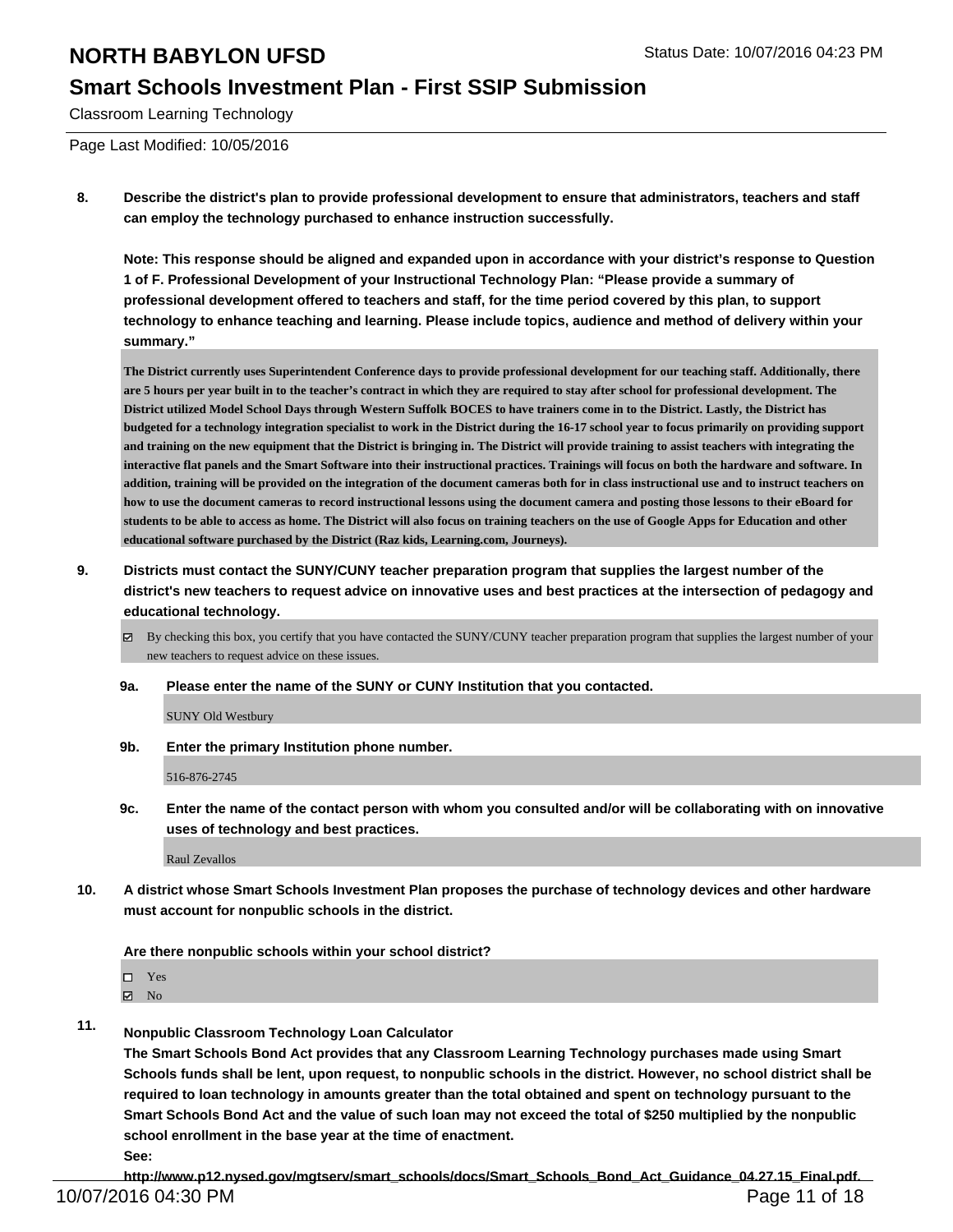## **Smart Schools Investment Plan - First SSIP Submission**

Classroom Learning Technology

Page Last Modified: 10/05/2016

|                                     | 1. Classroom<br>Technology<br>Sub-allocation | 2. Public<br>Enrollment<br>$(2014 - 15)$ | 3. Nonpublic<br><b>Enrollment</b><br>(2014-15) | 4. Sum of<br>Public and<br>Nonpublic<br>Enrollment                                            | 15. Total Per<br>Pupil Sub-<br>I allocation | 6. Total<br>Nonpublic Loan<br>Amount |
|-------------------------------------|----------------------------------------------|------------------------------------------|------------------------------------------------|-----------------------------------------------------------------------------------------------|---------------------------------------------|--------------------------------------|
| Calculated Nonpublic Loan<br>Amount |                                              |                                          |                                                | (No Response)   (No Response)   (No Response)   (No Response)   (No Response)   (No Response) |                                             |                                      |

**12. To ensure the sustainability of technology purchases made with Smart Schools funds, districts must demonstrate a long-term plan to maintain and replace technology purchases supported by Smart Schools Bond Act funds. This sustainability plan shall demonstrate a district's capacity to support recurring costs of use that are ineligible for Smart Schools Bond Act funding such as device maintenance, technical support, Internet and wireless fees, maintenance of hotspots, staff professional development, building maintenance and the replacement of incidental items. Further, such a sustainability plan shall include a long-term plan for the replacement of purchased devices and equipment at the end of their useful life with other funding sources.**

By checking this box, you certify that the district has a sustainability plan as described above.

**13. Districts must ensure that devices purchased with Smart Schools Bond funds will be distributed, prepared for use, maintained and supported appropriately. Districts must maintain detailed device inventories in accordance with generally accepted accounting principles.**

By checking this box, you certify that the district has a distribution and inventory management plan and system in place.

**14. If you are submitting an allocation for Classroom Learning Technology complete this table. Note that the calculated Total at the bottom of the table must equal the Total allocation for this category that you entered in the SSIP Overview overall budget.**

|                         | Sub-Allocation |
|-------------------------|----------------|
| Interactive Whiteboards | 1,499,400      |
| Computer Servers        | (No Response)  |
| Desktop Computers       | 175,700        |
| <b>Laptop Computers</b> | (No Response)  |
| <b>Tablet Computers</b> | (No Response)  |
| Other Costs             | 212,950        |
| Totals:                 | 1,888,050      |

**15. Please detail the type, quantity, per unit cost and total cost of the eligible items under each sub-category. This is especially important for any expenditures listed under the "Other" category. All expenditures must be capital-bond eligible to be reimbursed through the SSBA. If you have any questions, please contact us directly through smartschools@nysed.gov.**

**Please specify in the "Item to be Purchased" field which specific expenditures and items are planned to meet the district's nonpublic loan requirement, if applicable.**

**NOTE: Wireless Access Points that will be loaned/purchased for nonpublic schools should ONLY be included in this category, not under School Connectivity, where public school districts would list them. Add rows under each sub-category for additional items, as needed.**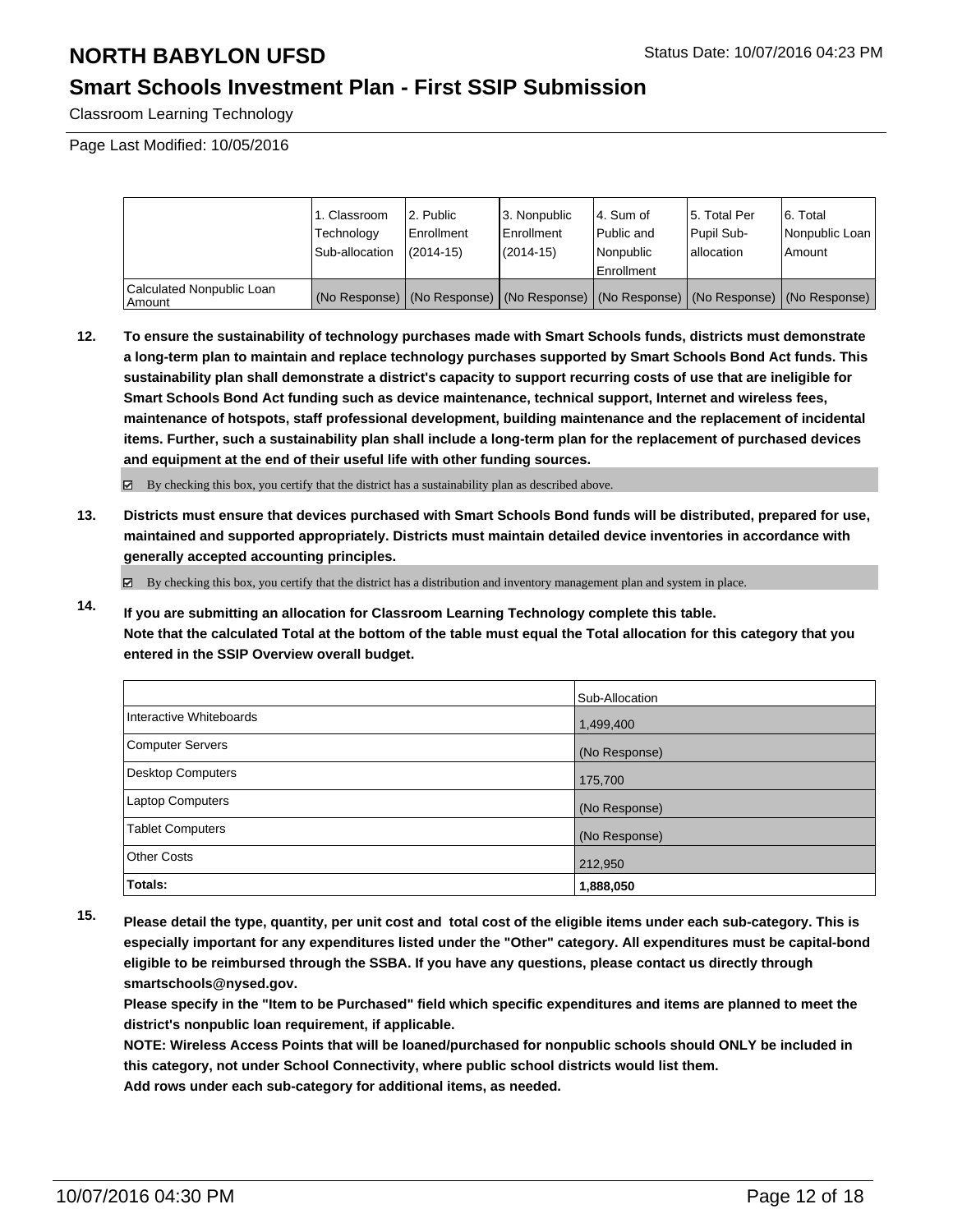# **Smart Schools Investment Plan - First SSIP Submission**

Classroom Learning Technology

Page Last Modified: 10/05/2016

| Select the allowable expenditure | Item to be Purchased         | Quantity | Cost per Item | <b>Total Cost</b> |
|----------------------------------|------------------------------|----------|---------------|-------------------|
| type.                            |                              |          |               |                   |
| Repeat to add another item under |                              |          |               |                   |
| each type.                       |                              |          |               |                   |
| Interactive Whiteboards          | Smart Board 6065i Flat Panel | 350      | 4,284         | 1,499,400         |
| <b>Desktop Computers</b>         | HP PC                        | 350      | 502           | 175,700           |
| <b>Other Costs</b>               | <b>Aver Document Camera</b>  | 350      | 608           | 212,950           |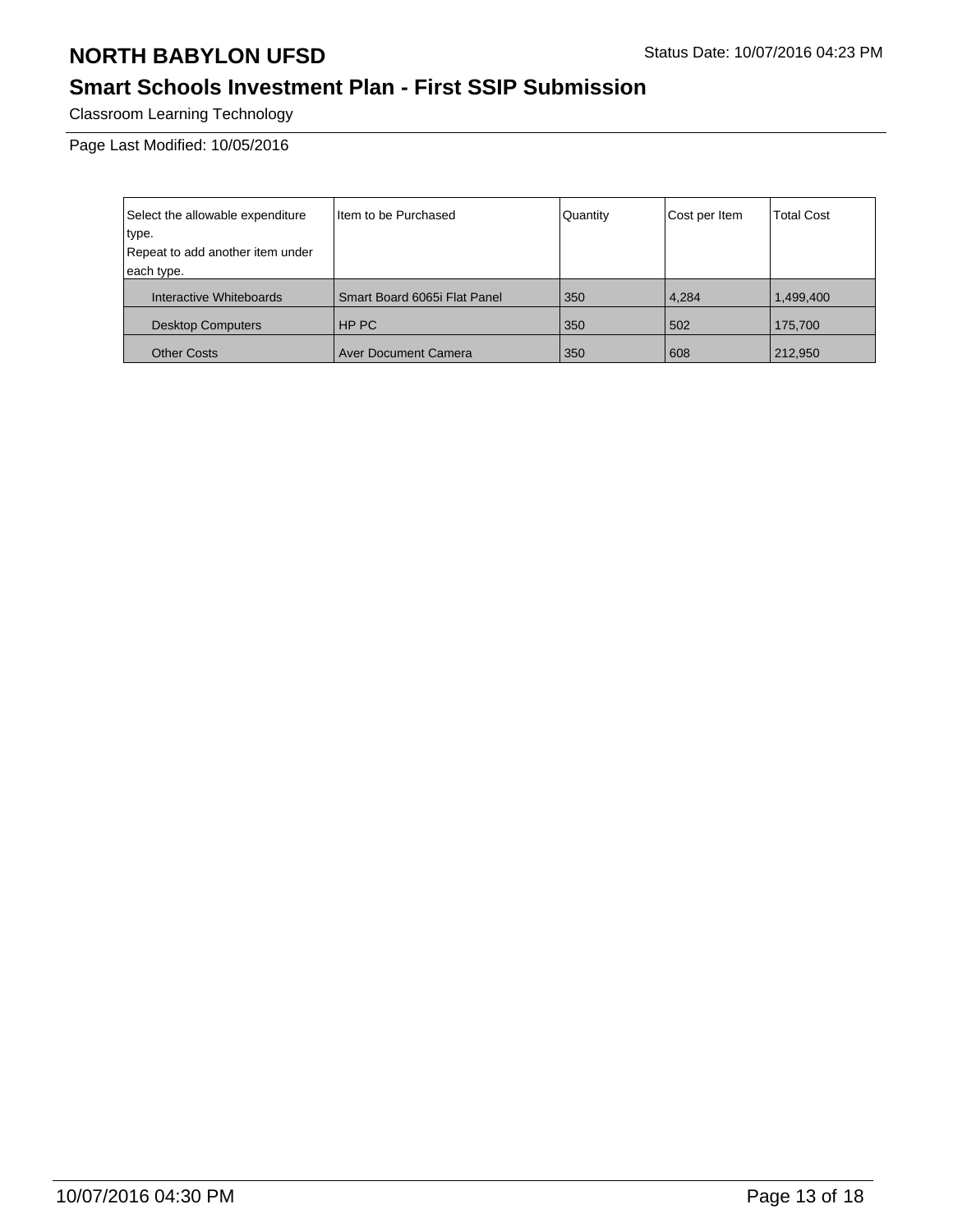#### **Smart Schools Investment Plan - First SSIP Submission**

Pre-Kindergarten Classrooms

Page Last Modified: 04/01/2016

**1. Provide information regarding how and where the district is currently serving pre-kindergarten students and justify the need for additional space with enrollment projections over 3 years.**

N/A

- **2. Describe the district's plan to construct, enhance or modernize education facilities to accommodate prekindergarten programs. Such plans must include:**
	- **Specific descriptions of what the district intends to do to each space;**
	- **An affirmation that pre-kindergarten classrooms will contain a minimum of 900 square feet per classroom;**
	- **The number of classrooms involved;**
	- **The approximate construction costs per classroom; and**
	- **Confirmation that the space is district-owned or has a long-term lease that exceeds the probable useful life of the improvements.**

N/A

**3. Smart Schools Bond Act funds may only be used for capital construction costs. Describe the type and amount of additional funds that will be required to support ineligible ongoing costs (e.g. instruction, supplies) associated with any additional pre-kindergarten classrooms that the district plans to add.**

N/A

**4. All plans and specifications for the erection, repair, enlargement or remodeling of school buildings in any public school district in the State must be reviewed and approved by the Commissioner. Districts that plan capital projects using their Smart Schools Bond Act funds will undergo a Preliminary Review Process by the Office of Facilities Planning.**

**Please indicate on a separate row each project number given to you by the Office of Facilities Planning.**

| Project Number |  |
|----------------|--|
| (No Response)  |  |

**5. If you have made an allocation for Pre-Kindergarten Classrooms, complete this table.**

**Note that the calculated Total at the bottom of the table must equal the Total allocation for this category that you entered in the SSIP Overview overall budget.**

|                                          | Sub-Allocation |
|------------------------------------------|----------------|
| Construct Pre-K Classrooms               | (No Response)  |
| Enhance/Modernize Educational Facilities | (No Response)  |
| Other Costs                              | (No Response)  |
| Totals:                                  |                |

**6. Please detail the type, quantity, per unit cost and total cost of the eligible items under each sub-category. This is especially important for any expenditures listed under the "Other" category. All expenditures must be capital-bond eligible to be reimbursed through the SSBA. If you have any questions, please contact us directly through smartschools@nysed.gov.**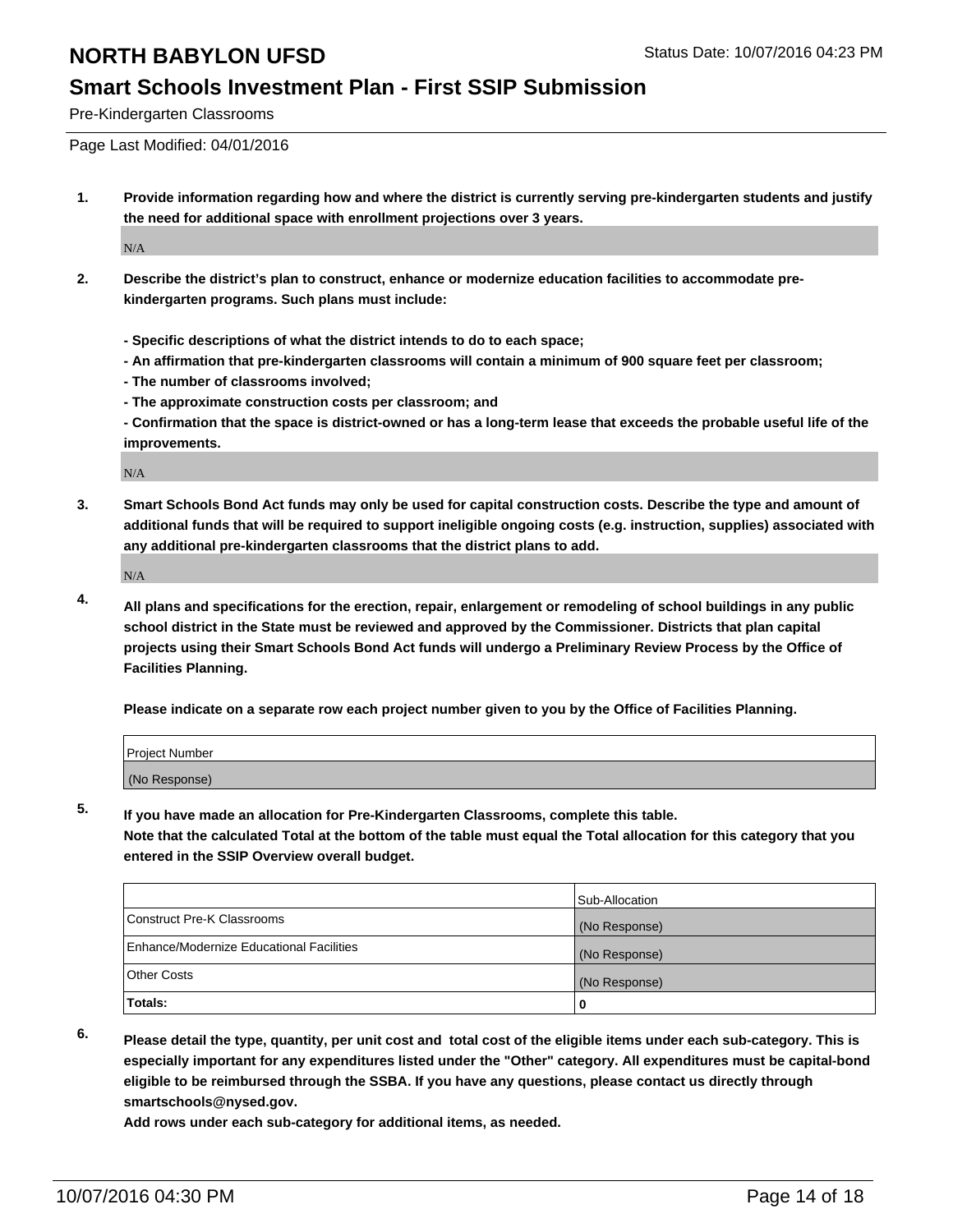# **Smart Schools Investment Plan - First SSIP Submission**

Pre-Kindergarten Classrooms

Page Last Modified: 04/01/2016

| Select the allowable expenditure | litem to be purchased | Quantity      | Cost per Item | <b>Total Cost</b> |
|----------------------------------|-----------------------|---------------|---------------|-------------------|
| type.                            |                       |               |               |                   |
| Repeat to add another item under |                       |               |               |                   |
| each type.                       |                       |               |               |                   |
| (No Response)                    | (No Response)         | (No Response) | (No Response) | (No Response)     |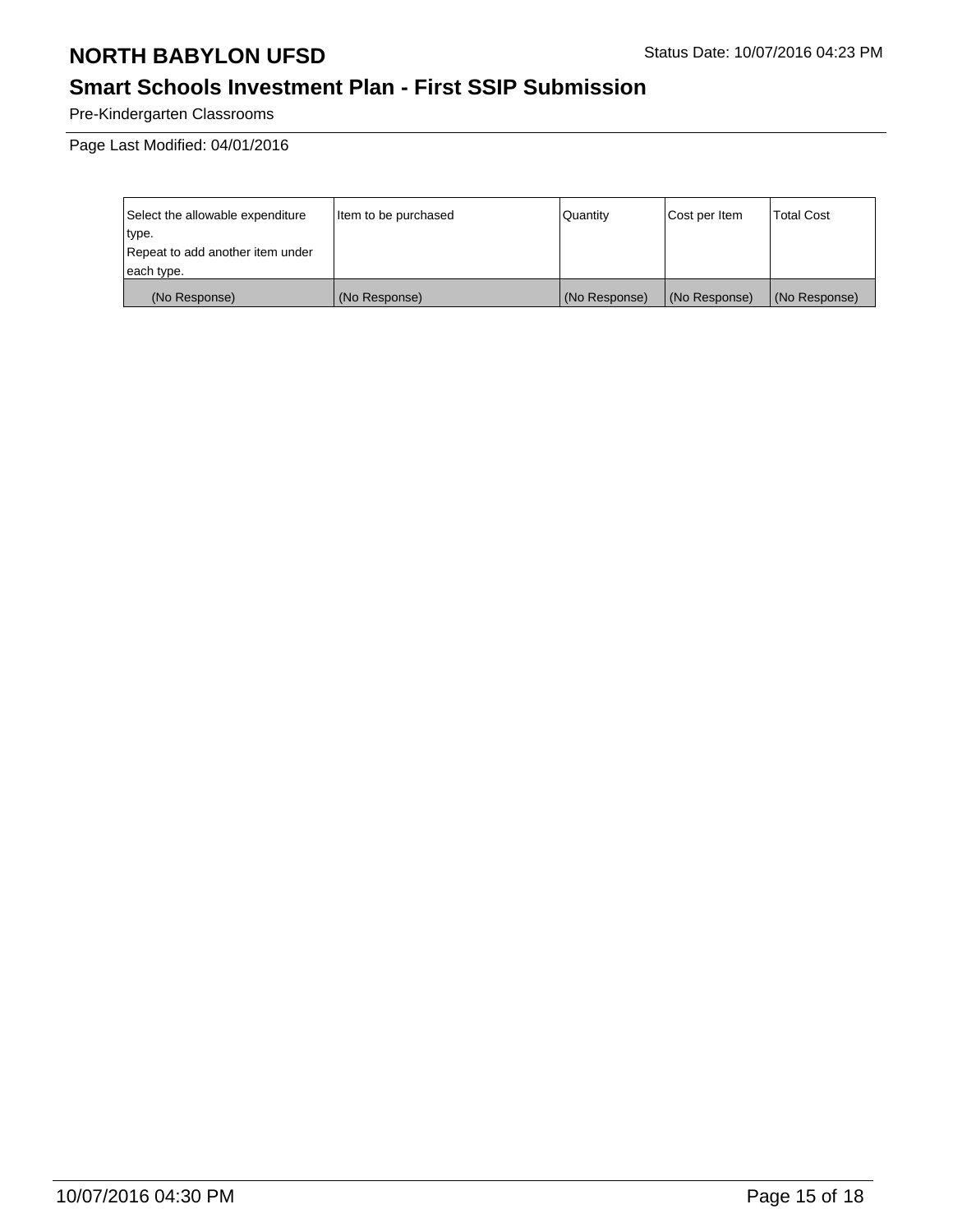#### **Smart Schools Investment Plan - First SSIP Submission**

Replace Transportable Classrooms

Page Last Modified: 04/01/2016

**1. Describe the district's plan to construct, enhance or modernize education facilities to provide high-quality instructional space by replacing transportable classrooms.**

N/A

**2. All plans and specifications for the erection, repair, enlargement or remodeling of school buildings in any public school district in the State must be reviewed and approved by the Commissioner. Districts that plan capital projects using their Smart Schools Bond Act funds will undergo a Preliminary Review Process by the Office of Facilities Planning.**

**Please indicate on a separate row each project number given to you by the Office of Facilities Planning.**

| Project Number |  |
|----------------|--|
| (No Response)  |  |

**3. For large projects that seek to blend Smart Schools Bond Act dollars with other funds, please note that Smart Schools Bond Act funds can be allocated on a pro rata basis depending on the number of new classrooms built that directly replace transportable classroom units.**

**If a district seeks to blend Smart Schools Bond Act dollars with other funds describe below what other funds are being used and what portion of the money will be Smart Schools Bond Act funds.**

N/A

**4. If you have made an allocation for Replace Transportable Classrooms, complete this table. Note that the calculated Total at the bottom of the table must equal the Total allocation for this category that you entered in the SSIP Overview overall budget.**

|                                                | Sub-Allocation |
|------------------------------------------------|----------------|
| Construct New Instructional Space              | (No Response)  |
| Enhance/Modernize Existing Instructional Space | (No Response)  |
| Other Costs                                    | (No Response)  |
| Totals:                                        | 0              |

**5. Please detail the type, quantity, per unit cost and total cost of the eligible items under each sub-category. This is especially important for any expenditures listed under the "Other" category. All expenditures must be capital-bond eligible to be reimbursed through the SSBA. If you have any questions, please contact us directly through smartschools@nysed.gov.**

| Select the allowable expenditure | Item to be purchased | Quantity      | Cost per Item | Total Cost    |
|----------------------------------|----------------------|---------------|---------------|---------------|
| type.                            |                      |               |               |               |
| Repeat to add another item under |                      |               |               |               |
| each type.                       |                      |               |               |               |
| (No Response)                    | (No Response)        | (No Response) | (No Response) | (No Response) |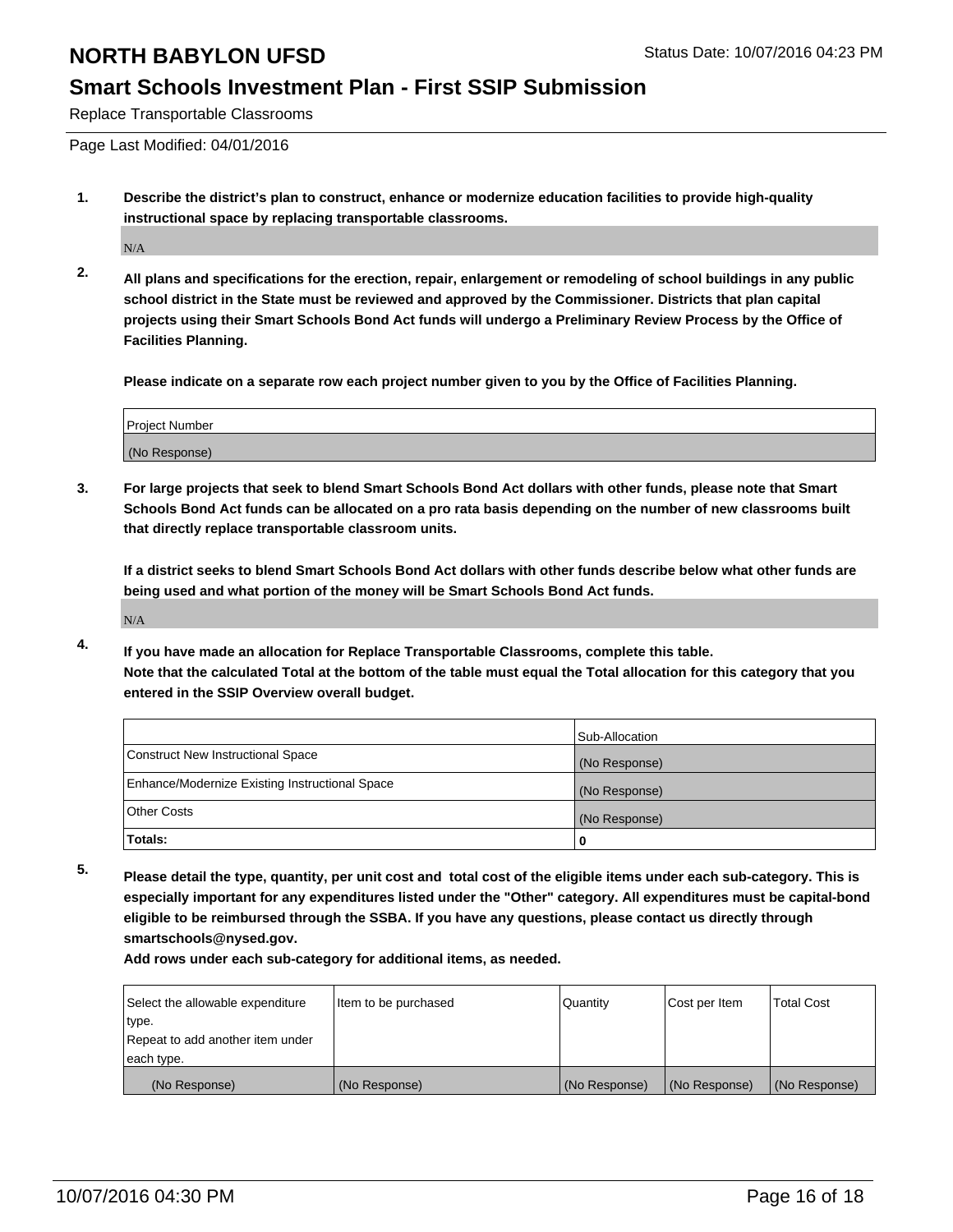### **Smart Schools Investment Plan - First SSIP Submission**

High-Tech Security Features

Page Last Modified: 05/31/2016

**1. Describe how you intend to use Smart Schools Bond Act funds to install high-tech security features in school buildings and on school campuses.**

N/A

**2. All plans and specifications for the erection, repair, enlargement or remodeling of school buildings in any public school district in the State must be reviewed and approved by the Commissioner. Districts that plan capital projects using their Smart Schools Bond Act funds will undergo a Preliminary Review Process by the Office of Facilities Planning.** 

**Please indicate on a separate row each project number given to you by the Office of Facilities Planning.**

| <b>Project Number</b> |  |
|-----------------------|--|
| (No Response)         |  |

- **3. Was your project deemed eligible for streamlined Review?**
	- □ Yes
	- $\square$  No
- **4. Include the name and license number of the architect or engineer of record.**

| Name          | License Number |
|---------------|----------------|
| (No Response) | (No Response)  |

**5. If you have made an allocation for High-Tech Security Features, complete this table. Note that the calculated Total at the bottom of the table must equal the Total allocation for this category that you entered in the SSIP Overview overall budget.**

|                                                      | Sub-Allocation |
|------------------------------------------------------|----------------|
| Capital-Intensive Security Project (Standard Review) | (No Response)  |
| <b>Electronic Security System</b>                    | (No Response)  |
| <b>Entry Control System</b>                          | (No Response)  |
| Approved Door Hardening Project                      | (No Response)  |
| <b>Other Costs</b>                                   | (No Response)  |
| Totals:                                              | 0              |

**6. Please detail the type, quantity, per unit cost and total cost of the eligible items under each sub-category. This is especially important for any expenditures listed under the "Other" category. All expenditures must be capital-bond eligible to be reimbursed through the SSBA. If you have any questions, please contact us directly through smartschools@nysed.gov.**

| Select the allowable expenditure | ltem to be purchased | Quantity      | Cost per Item | <b>Total Cost</b> |
|----------------------------------|----------------------|---------------|---------------|-------------------|
| type.                            |                      |               |               |                   |
| Repeat to add another item under |                      |               |               |                   |
| each type.                       |                      |               |               |                   |
| (No Response)                    | (No Response)        | (No Response) | (No Response) | (No Response)     |